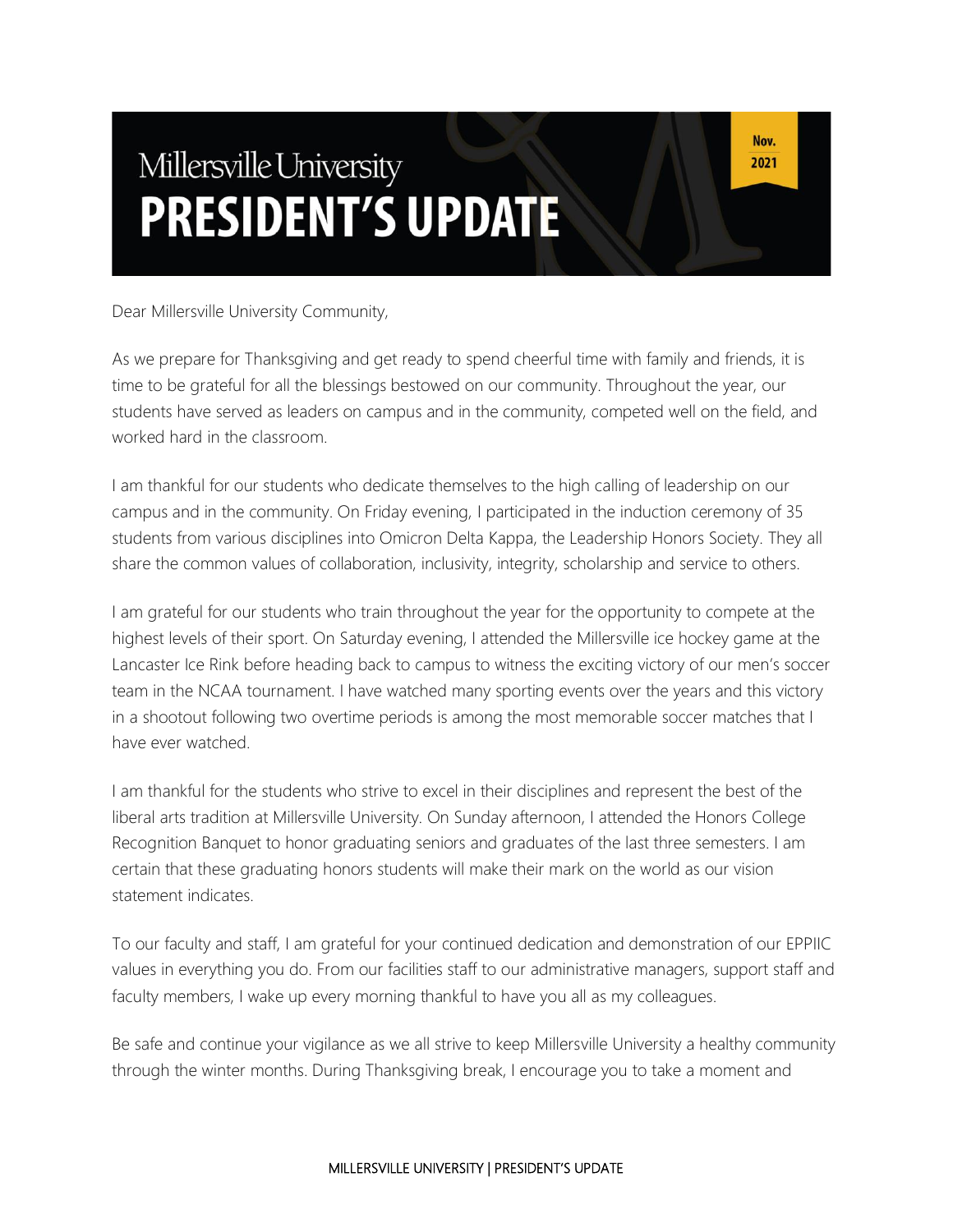reflect on those things in your life that bring you joy and happiness. I look forward to seeing everyone on campus for the busy final weeks of the semester.

Kind regards,

Daniel A. Wubah University President

### CELEBRATING FIRST GEN

November 8 is "First-Generation College Celebration Day" and that day and every day, we celebrate our first-generation students at Millersville University. Our Student Access and Support Services group puts together programming each year to honor our first-gen students and our first-gen faculty and staff.

The celebration is a time to recognize first-generation college students – those whose parents did not complete a four-year college degree. Being the first to do anything can present unique challenges and the students who are the first to head off to college are no exception to that rule. We chatted with a few of our international students who shared their experiences.

Cimone Weeks, a clinical psychology major, says the college application process can be difficult for students whose family members never attended college. Now that she has been through it, she is using what she learned to help her younger sister apply to college. Maylin Vazques, a graduate student in the social work program, says that sometimes first-generation students need extra support and guidance. Gabriella Rodriquez, a double major in Spanish and sociology, says she hopes to set an example for the generations who will come after her.

We are so proud of all the MU students, and faculty and staff, who are the first in their families to go to college.

### ADVERTISING THE 'VILLE

As I mentioned at State of the 'Ville in September, communicating our value requires an intentional approach to telling our story. Again this year, University Communications & Marketing is developing and implementing several paid advertising campaigns to promote our offerings. These efforts include general brand advertising along with targeted efforts promoting undergraduate enrollment, key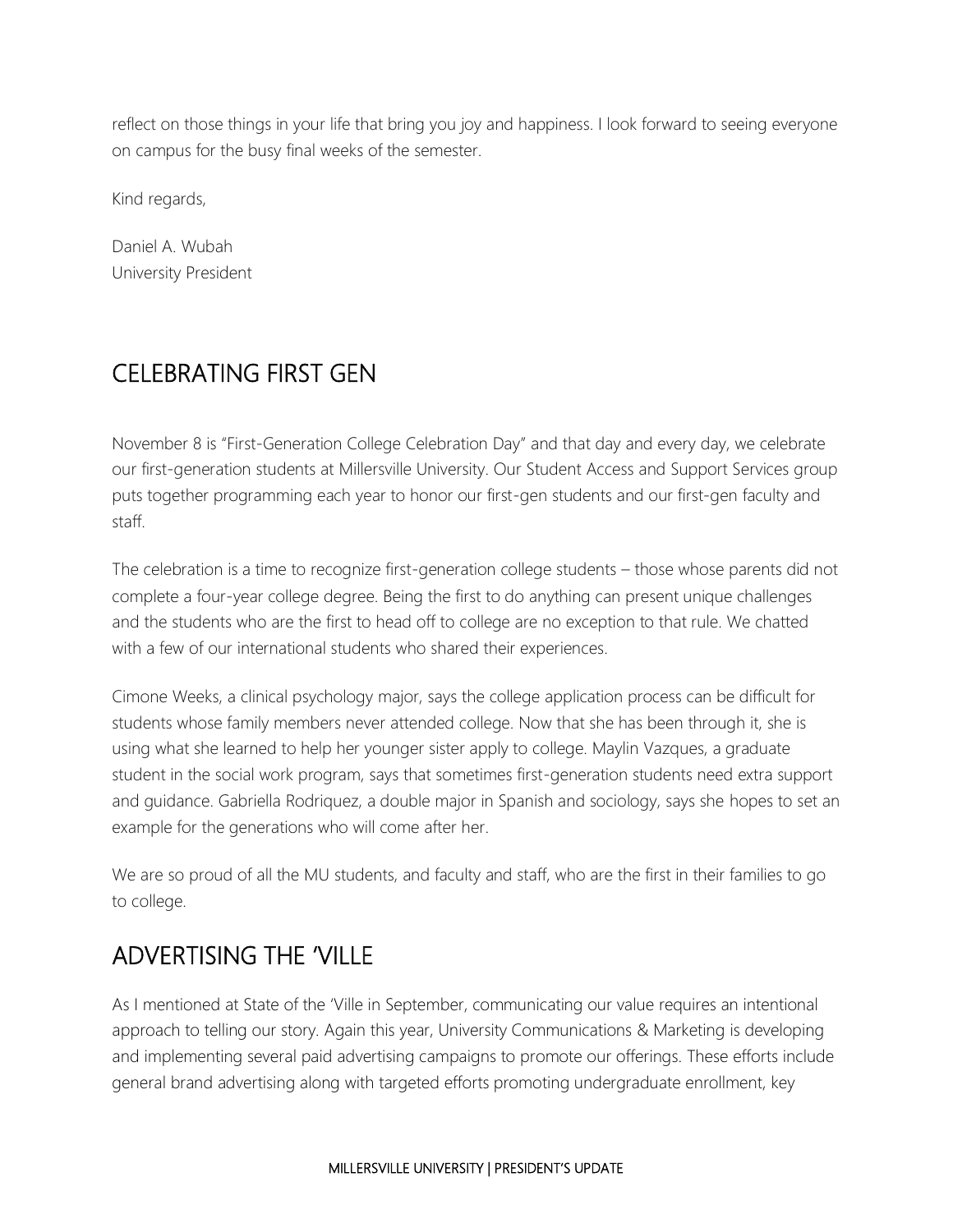college priorities and our eight online degree completion programs. Tactics include television, cable and streaming ads, billboards and web-based ads across numerous platforms.

This work is a result of the goals and objectives identified in the University's Strategic Enrollment Management Plan published last spring.

Ensuring that the right message is shared with the right audience at the right time, members of UCM meet bi-weekly with colleagues in admissions, the College of Graduate Studies and Adult Learning and International Programs & Services to track metrics and gauge our return on investment. For an example of our current work, here is the [University's current 30 second advertisement](https://www.youtube.com/watch?v=7QLXjue2l3M) produced internally by UCM.

## FACULTY ACCOLADES

Our faculty are an industrious, hard-working bunch and here we feature a few of their amazing recent accomplishments.

Dr. Ximena Catepillán, professor emerita of mathematics, was elected as chair of the History of Mathematics Special Interest Group of the Mathematical Association of America and Dr. Antonia Cardwell, associate professor of mathematics, was elected as electronic resources coordinator for the same group. They will begin serving in their positions on January 1, 2022, three-year terms that will extend until December 31, 2024.

Dr. Dennis Downey, professor emeritus of history, recently gave a talk, "The Lynching of Zachariah Walker: Death in a Pennsylvania Steel Town." The talk was given for the Chester County History Center. More than 250 people attended.

Dr. Leslie Gates, associate professor of art and design, was honored as a storyteller by the PA Conference for Women which, "celebrate[s] women who are discovering new ways to infuse joy into their communities, their workplace, and their families." She's featured in the video for her Zoom sketches: [https://www.paconferenceforwomen.org/storytellers/.](https://www.paconferenceforwomen.org/storytellers/)

Dr. Judy Halden-Sullivan, professor of English & World Languages, recently published "A Three-Part Exchange on Stephen Ratcliffe's Poetry and Thinking," in Dichtung Yammer, an online journal of innovative poetics.

Dr. Justin Mando, associate professor and assistant chair of English & World Languages, recently published a book titled, "Fracking and the Rhetoric of Place – How We Argue from Where We Stand,"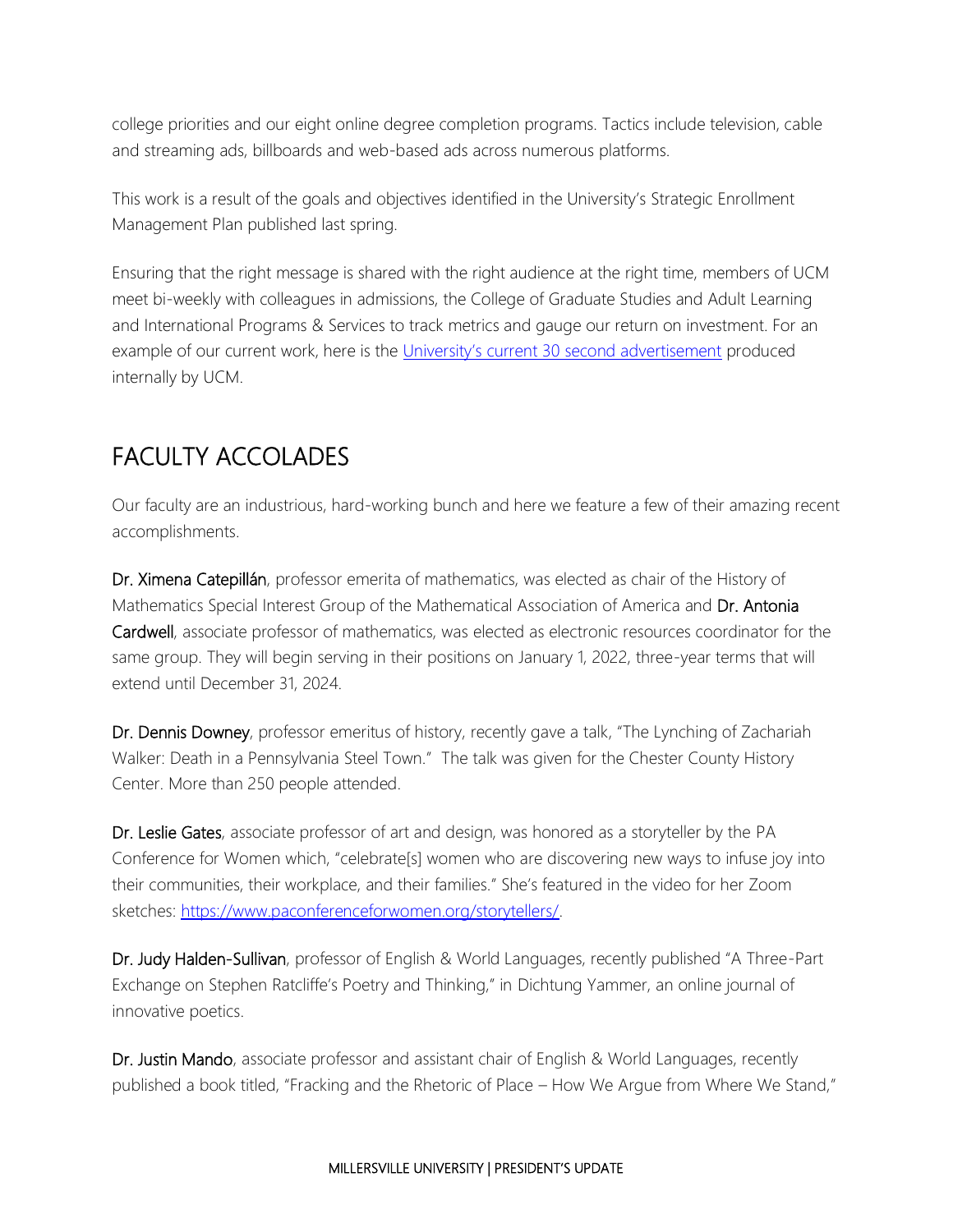which is available now. [https://rowman.com/ISBN/9781793620873/Fracking-and-the-Rhetoric-of-](https://rowman.com/ISBN/9781793620873/Fracking-and-the-Rhetoric-of-Place)[Place](https://rowman.com/ISBN/9781793620873/Fracking-and-the-Rhetoric-of-Place)

Drs. Karen Rice and Heather Girvin, both from the School of Social Work, recently had their book on using a human rights-based approach to short term study abroad published. The book is the result of over 10 years of research and practice to identify and develop an approach to short term study abroad that empowers, respects, collaborates, and builds capacity in host communities rather than exploit, harm, and foster colonialism, imperialism, and ethnocentrism. The e-book and softcover print book, "Human Rights-Based Approach to Short-Term Study Abroad," are now available. [https://link.springer.com/book/10.1007/978-3-030-87421-6.](https://link.springer.com/book/10.1007/978-3-030-87421-6)

Dr. Miriam Witmer, assistant professor of Educational Foundations recently reported that Millersville University's Color of Teaching Mentoring Program and Project Teacher Development are both featured in the newly released PA Educator Diversity Consortium's Diversifying the Teacher Pipeline Toolkit. Dr. Jeffrey Wimer, associate professor of Wellness and Sport Sciences, worked with Witmer on developing the Project Teacher Development.

Dr. Sepi Yalda, professor of meteorology and director of the Center for Disaster Research and Education was recently elected fellow of the American Meteorological Society. The AMS is a professional organization of 11,000 members serving the public, private and academic sectors across the weather, water and climate enterprise. Yalda will be inducted, along with her colleague and friend, Dr. Everette Joseph, director of the National Center for Atmospheric Research at the 102nd Annual Meeting of the AMS in January 2022.

#### ATHLETICS ROUNDUP

This has been an exciting season for our teams. After winning their third PSAC title on November 14, the men's soccer team can now add NCAA Tournament winners to their impressive lineup of accomplishments. The team will head to Rindge, New Hampshire to face Franklin Pierce University in early December. Stay tuned to the athletics website for more updates and good luck to our team.

Men's and women's basketball are also back, and you can see the men's team play against Virginia Union on their home court on November 29 at 7 p.m., while the women's team faces off against Clarion at home on December 3 at 5:30 p.m.

Our women's soccer team had an exciting finish the season, reaching the PSAC Championship game for just the second time in program history, and after a year away, the "Shorty" Hitchcock Memorial Classic returned to Millersville on November 20 with more than 300 wrestlers from all three NCAA

#### MILLERSVILLE UNIVERSITY | PRESIDENT'S UPDATE